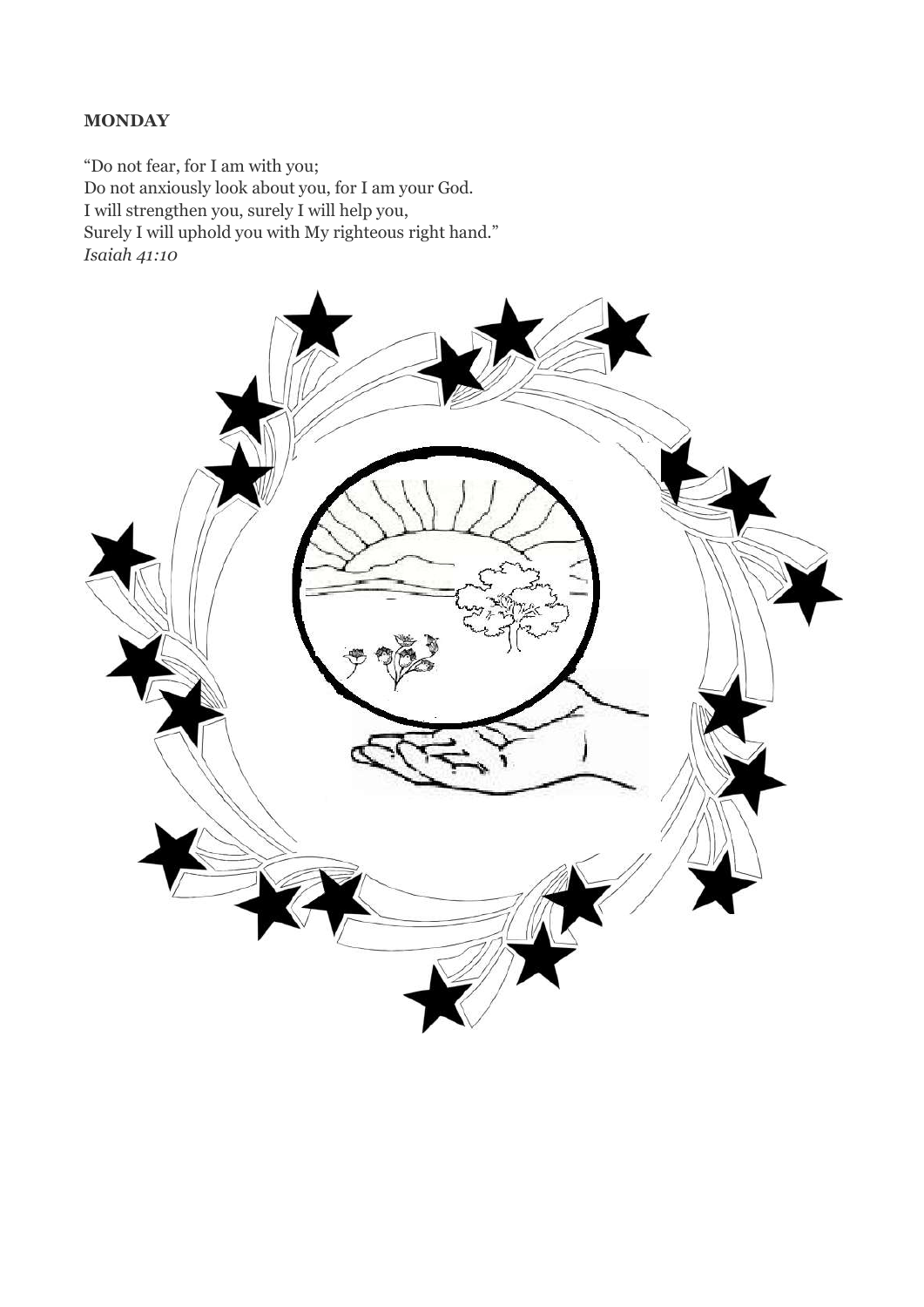## **TUESDAY:**

"Blessed is the man who trusts in the Lord And whose trust is the Lord. For he will be like a tree planted by the water, That extends its roots by a stream And will not fear when the heat comes; But its leaves will be green, And it will not be anxious in a year of drought Nor cease to yield fruit." *Jeremiah 17:7-8*

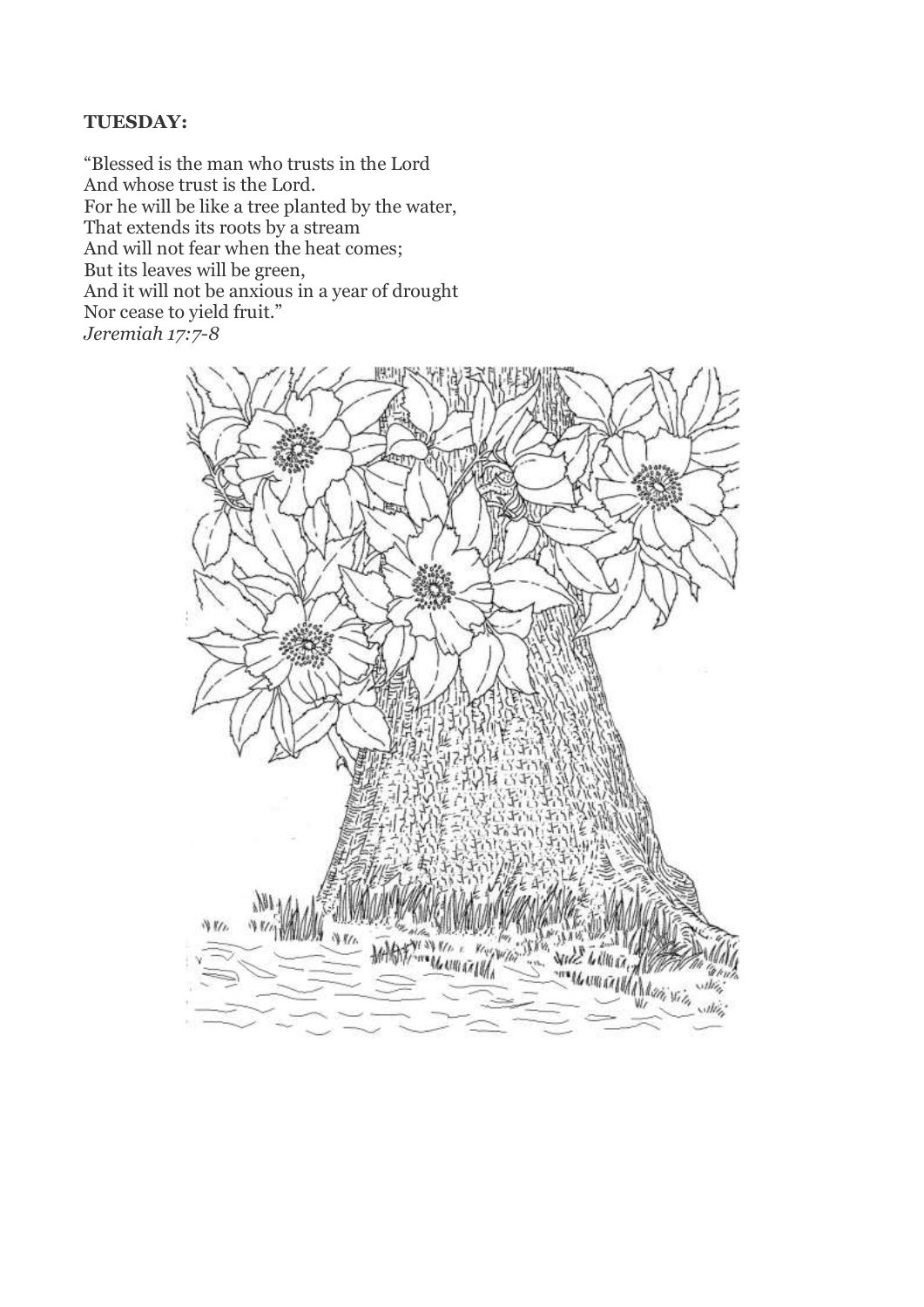## **WEDNESDAY**

"And which of you by being anxious can add a single cubit to his life's span? If then you cannot do even a very little thing, why are you anxious about other matters? Consider the lilies, how they grow; they neither toil nor spin; but I tell you, even Solomon in all his glory did not clothe himself like one of these. *Luke 12:25-27*

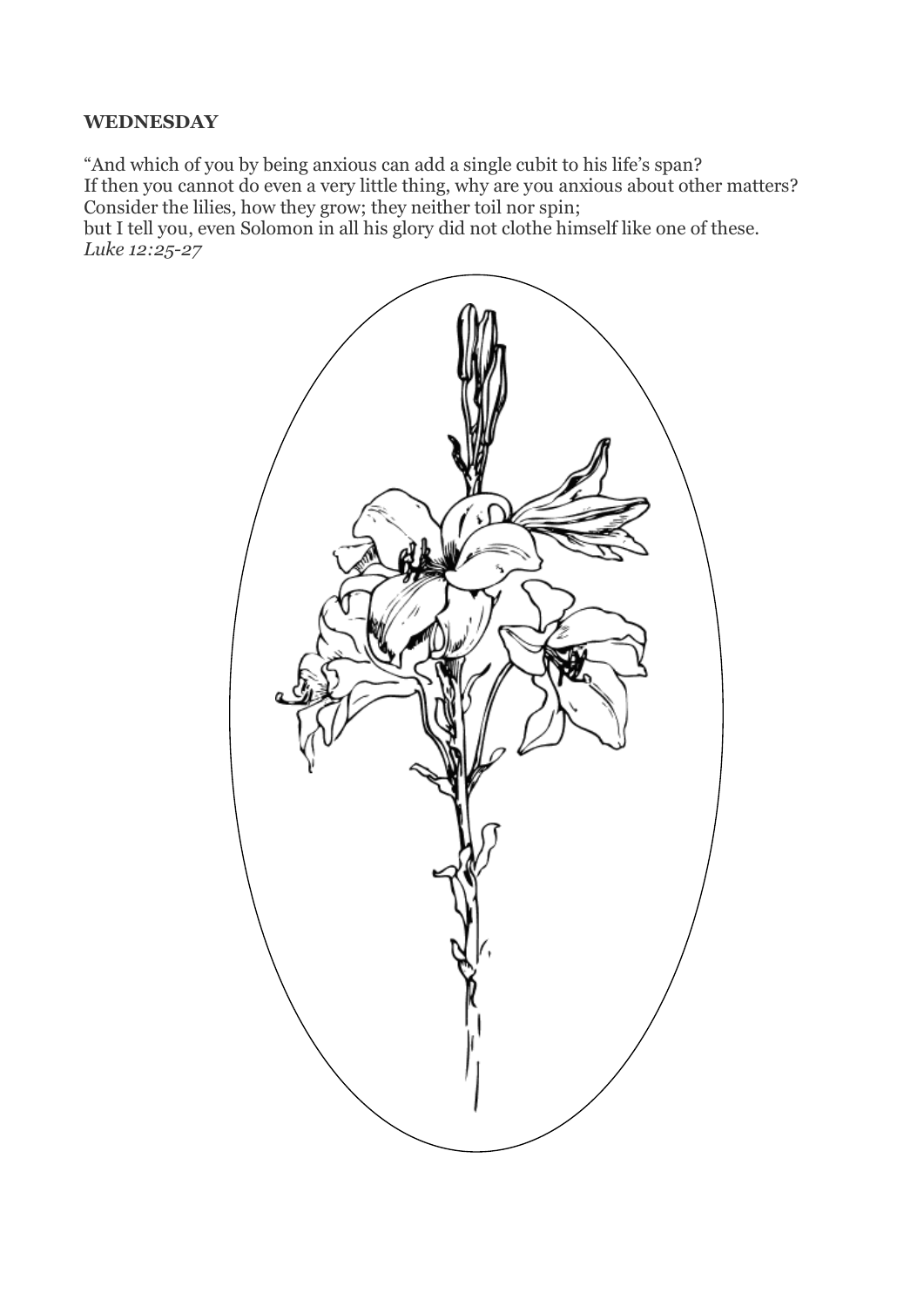## **THURSDAY**

"Peace I leave with you; my peace I give to you; not as the world gives, do I give to you. Let not your heart be troubled nor let it be fearful." *John 14:27*

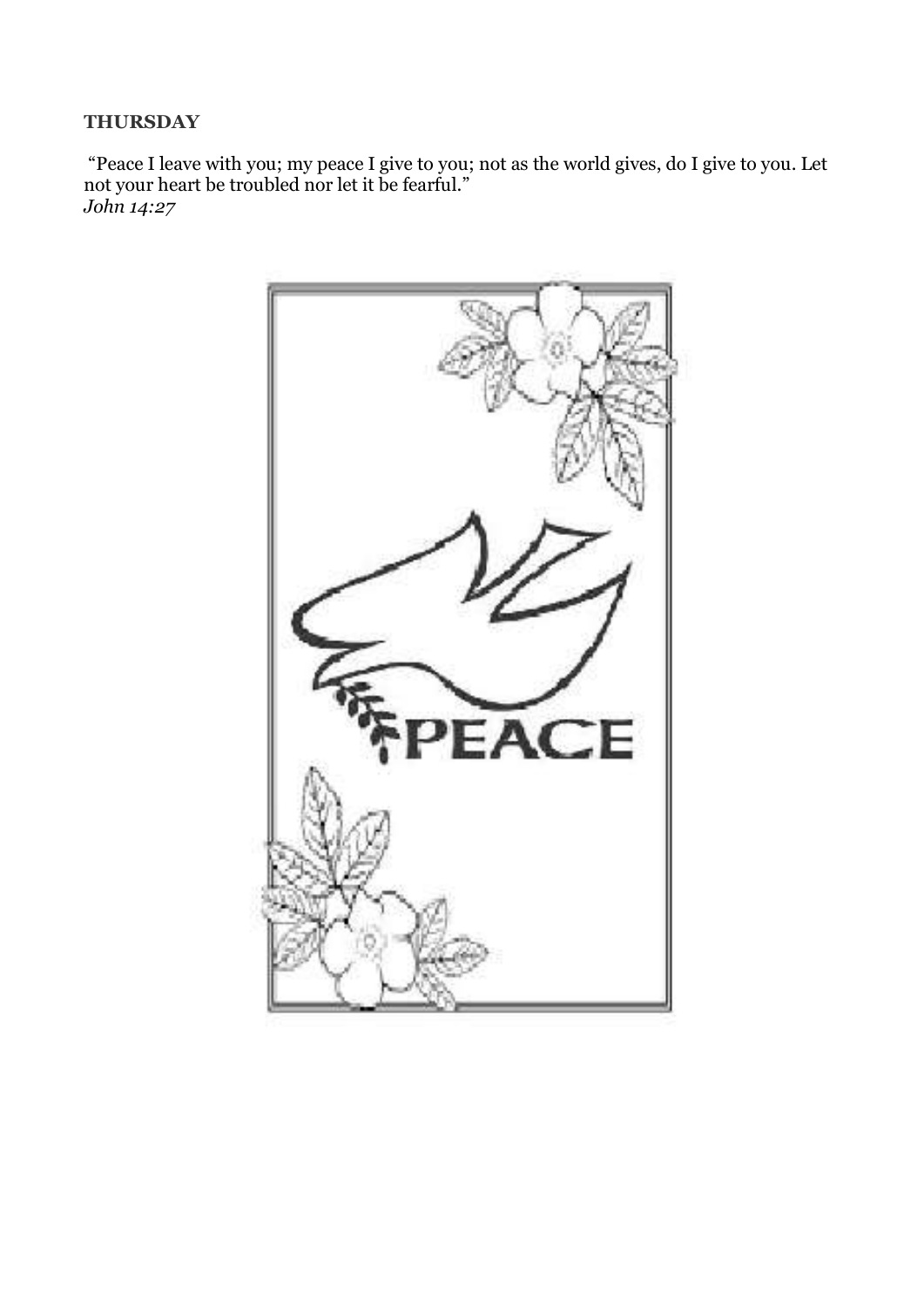#### **FRIDAY**

"For I am convinced that neither death, nor life, nor angels, nor principalities, nor things present, nor things to come, nor powers,

nor height, nor depth, nor any other created thing, shall be able to separate us from the love of God, which is in Christ Jesus our Lord."

*Romans 8:38-39*

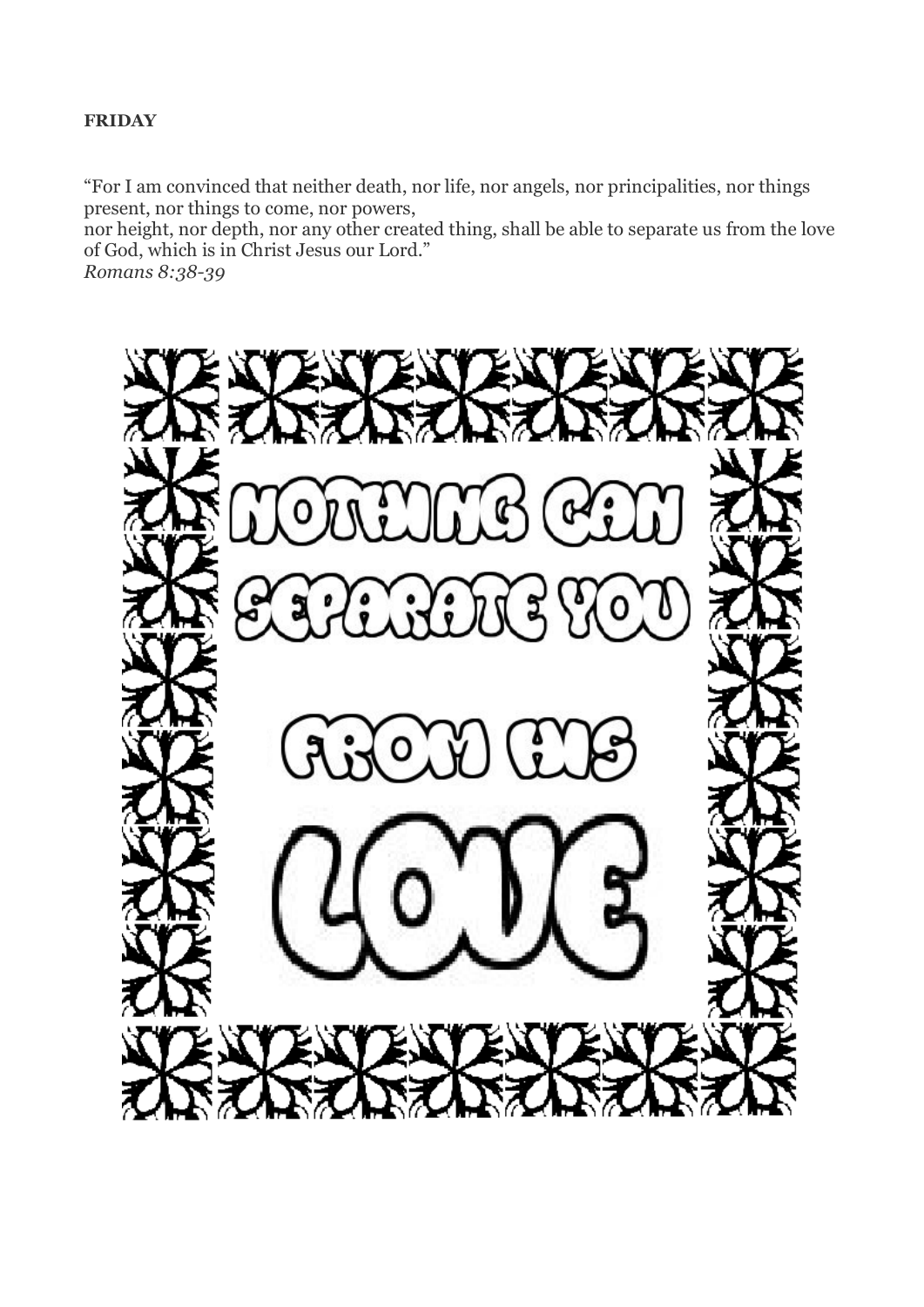# **SATURDAY**

"Be anxious for nothing, but in everything by prayer and supplication with thanksgiving, let your requests be made known to God.

And the peace of God, which surpasses all comprehension, shall guard your hearts and your minds in Christ Jesus."

*Philippians 4:6-7*